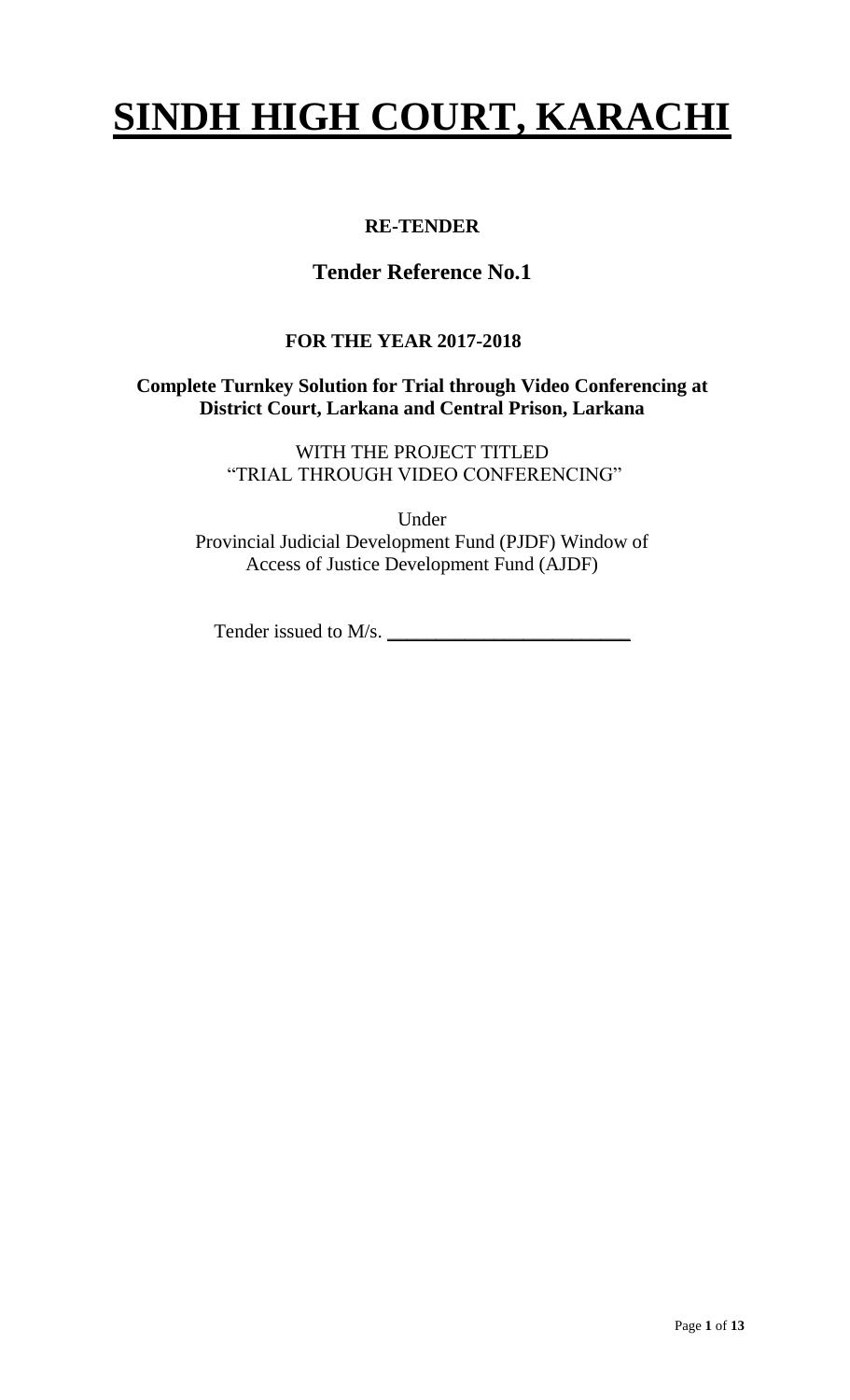#### **Contents**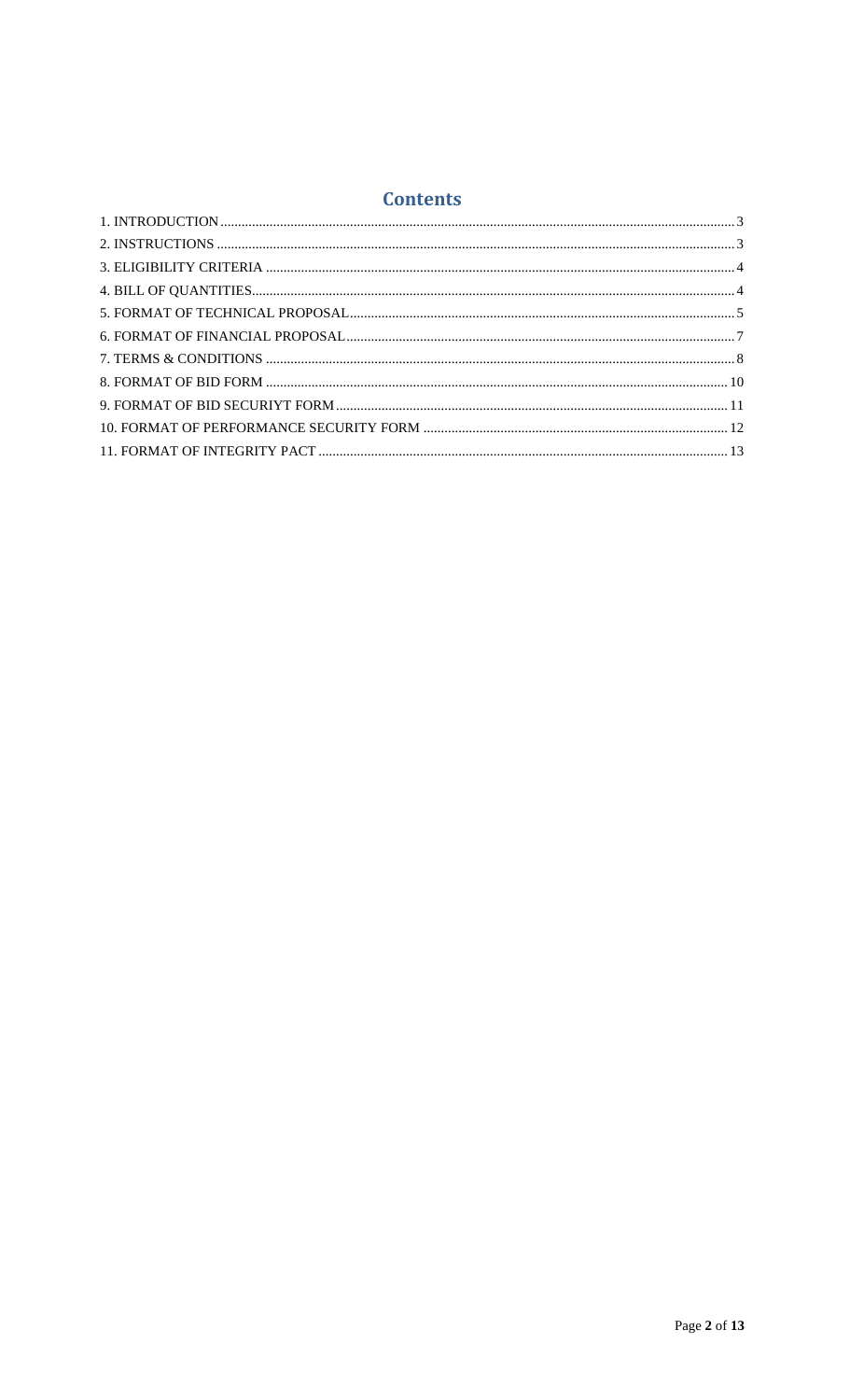#### **1. INTRODUCTION**

Dear Tenderer:

The **SINDH HIGH COURT (SHC)** is the highest judicial institution of the province of [Sindh.](https://en.wikipedia.org/wiki/Sindh) We are interested to avail the services of reputed firms for supply and installation of **VIDEO CONFERENCING EQUIPMENT WITH CONNECTIVITY at District Court, Larkana and Central Prison, Larkana**, as mentioned in tender document, from your esteemed firm.

<span id="page-2-0"></span>Tender document which includes full details of items and other terms & conditions can be downloaded **free of cost** from [www.sindhhighcourt.gov.pk](http://www.sindhhighcourt.gov.pk/) and [www.spprasindh.gov.pk](http://www.spprasindh.gov.pk/) from 17<sup>th</sup> November, 2017. You are requested to attach firm / agency profile etc. along with the Tender Document. Financial Proposal should be submitted in sealed envelope.

SHC reserves the right to accept or reject any or all tender(s) or terminate proceedings at any stage in accordance to the rules & regulations framed by SPPRA.

Kindly deposit a Pay Order / Demand Draft of **2% of the offered amount, the Bid Security**, issued in favor of the Registrar, High Court of Sindh, Karachi.

#### **2. INSTRUCTIONS**

- (a) The Sindh High Court, Karachi (SHC) expects that aspirant vendors should furnish all the required documents to ensure a transparent and genuine presentation. Therefore, it is necessary to fill in the Tender document meticulously and sign & stamp each and every page. Moreover, attach required supporting documents according to the requirement.
- <span id="page-2-1"></span>(b) The **last date to submit the Tender Document, separate technical & financial proposals in sealed envelopes is 4 th December, 2017 by 10:00 a.m.** in the Office of the Director General (Finance & Accounts), Sindh High Court, Karachi. **The technical proposals will be opened on the same day at 10:30 a.m.** in the presence of representatives who may care to attend. Financial Proposal of technically qualified bidders will be opened on  $6<sup>th</sup>$  **December, 2017 at 10:30 a.m**. at the same venue.
- (c) **Bid Security of 2% of total charges** will be deposited along with Tender Document in shape of PAY ORDER / DEMAND DRAFT only in the name of Registrar, High Court of Sindh, Karachi.
- (d) Should you need further any assistance / guidance please feel free to contact with Mr. Muhammad Faiz Alam, I/C: Resident Branch Contact No. 021-99203151 Ext 234.
- (e) Kindly mentioned "**Tender Number**" at top left corner of the envelope.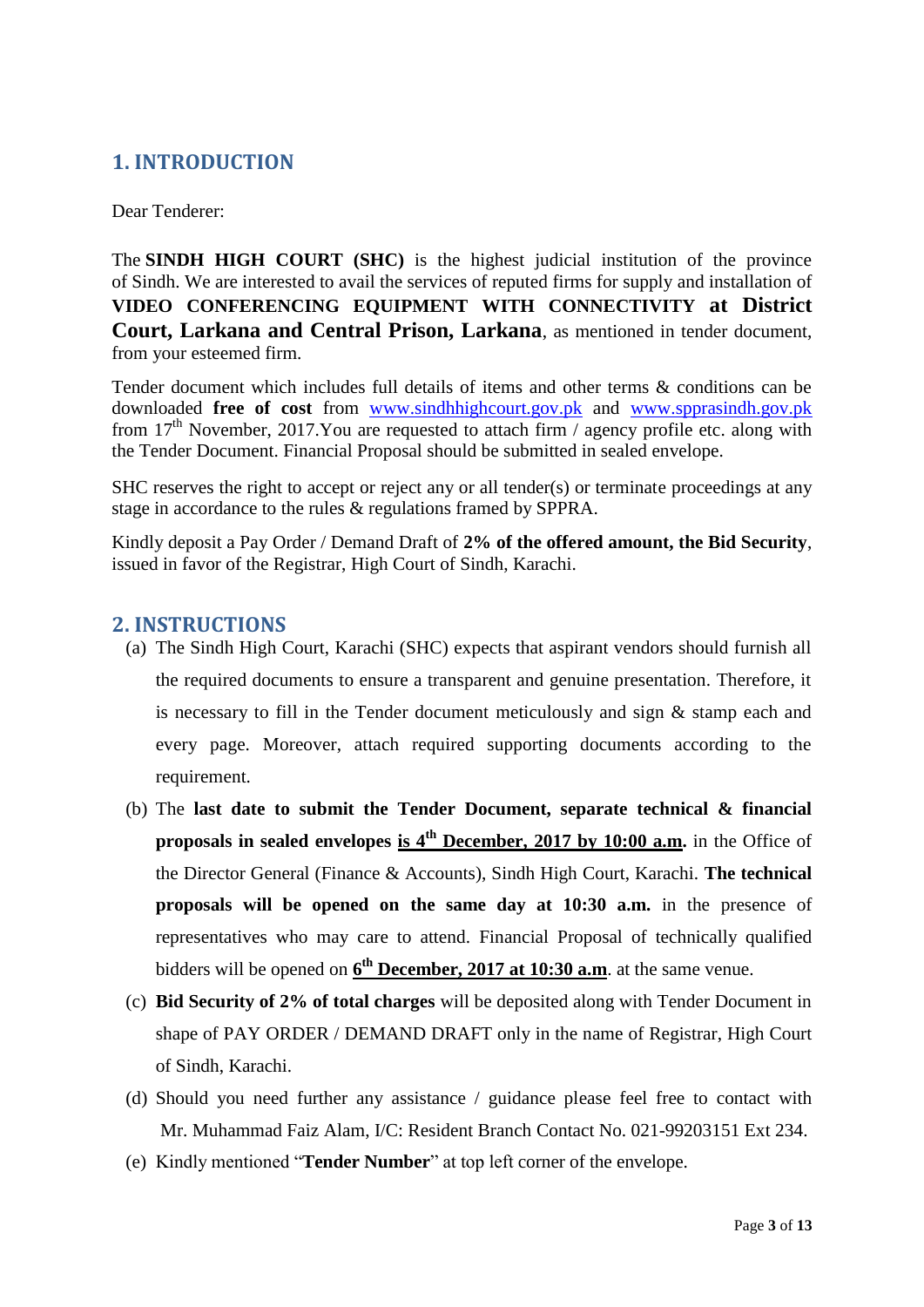#### **3. ELIGIBILITY CRITERIA**

| S.No.          | <b>Eligibility Criteria</b>                                               | <b>Requirement</b> |
|----------------|---------------------------------------------------------------------------|--------------------|
| $\mathbf{1}$   | Profile of company/firm along with relevant documents                     | Mandatory          |
| $\overline{2}$ | Registration with relevant tax/regulatory authorities (copies required)   | Mandatory          |
| 3              | At least five (05) Video Conferencing Projects with connectivity in       | Mandatory          |
|                | Government/ Private Sector during the last three (03) years.              |                    |
| $\overline{4}$ | Total Financial turnover of at least Rs. 20 million during the last three | Mandatory          |
|                | years. (financial statements and bank statements are required)            |                    |
| 5              | At least two (02) Video Conferencing Certified Engineers<br>(copies)      | Mandatory          |
|                | required).                                                                |                    |
| 6              | Vendor must be authorized partner with the Principal Manufacturer         | Mandatory          |
|                | (copy of Authorization letter (s) by Manufacture is required).            |                    |
| 7              | Undertaking on judicial stamp paper that firm has never been blacklisted  | Mandatory          |
|                | by any government semi government, autonomous and stated owned            |                    |
|                | organization.                                                             |                    |

# <span id="page-3-0"></span>**4. BILL OF QUANTITIES**

<span id="page-3-1"></span>

| S.No           | <b>Specifications</b>                             | <b>Qty</b>     |
|----------------|---------------------------------------------------|----------------|
| 1              | Video Conferencing Unit                           | $\overline{2}$ |
| $\overline{2}$ | LED TV Screen (55") with Wall Mounts              | 3              |
| 3              | Split AC 2 Ton                                    | $\overline{2}$ |
| $\overline{4}$ | <b>Blank DVD-R/W</b>                              | 200            |
| 5              | Laptop Core i5 latest Gen                         | $\overline{2}$ |
| 6              | Camcorder HD and memory card supported with Stand | $\overline{2}$ |
| 7              | <b>Laser Printer</b>                              | $\overline{2}$ |
| 8              | <b>Speakers</b>                                   | $\overline{2}$ |
| 9              | Wooden Rack (Sheesham wood)                       | $\overline{2}$ |
| 10             | VC Trolley Metal with tire                        | $\overline{2}$ |
| 11             | <b>UPS 3 KVA</b>                                  | $\overline{2}$ |
| 12             | Audio Video Cabling                               | $\overline{2}$ |
| 13             | Stabilizer 5KVA                                   | $\overline{2}$ |
| 14             | Connectivity for one year                         | $\overline{2}$ |
| 15             | Resident Engineer for one year                    | $\overline{2}$ |

| <b>Signature and Stamp:</b> |  |
|-----------------------------|--|
| Name:                       |  |
| <b>Designation:</b>         |  |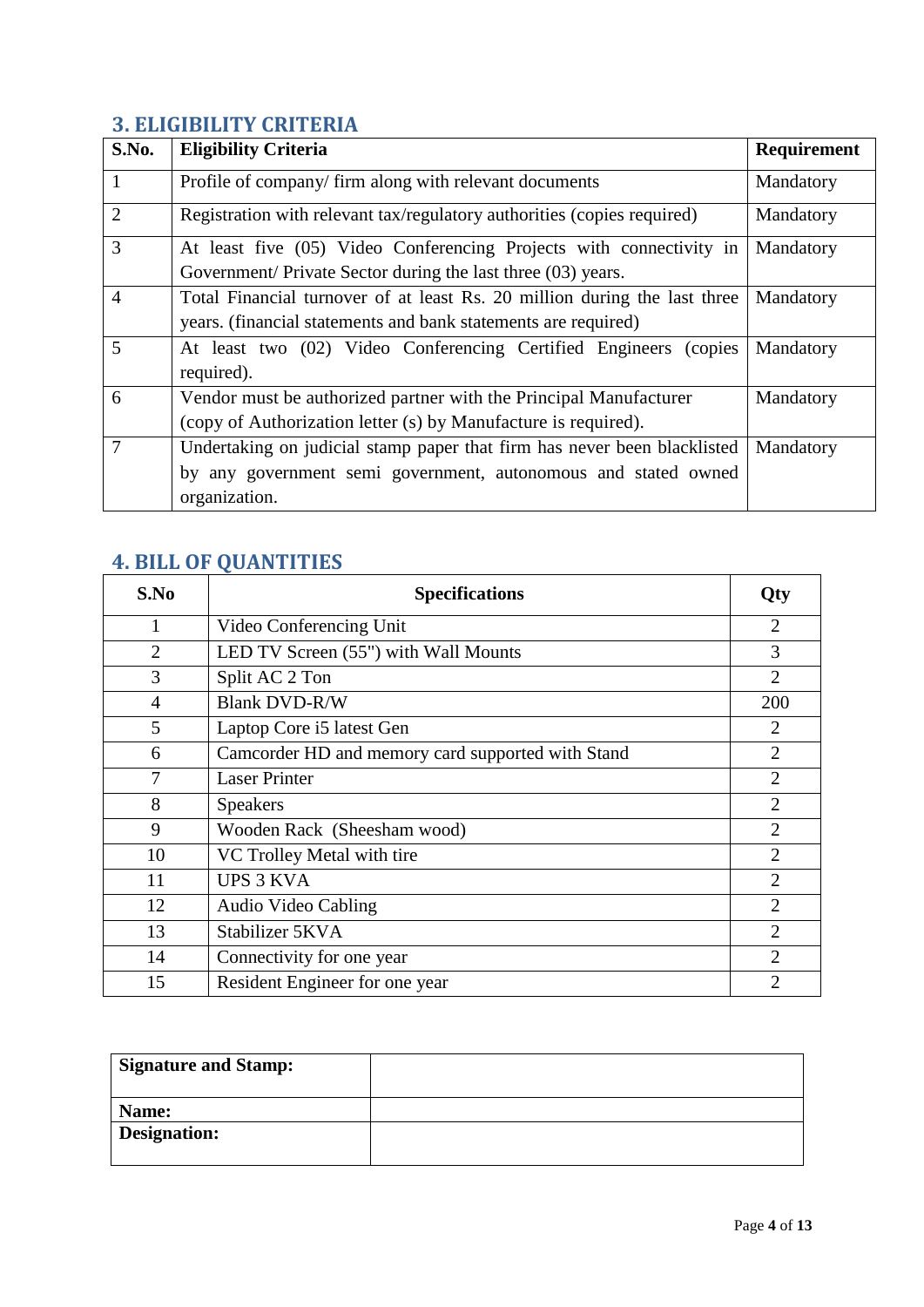#### **5. FORMAT OF TECHNICAL PROPOSAL**

Technical Proposal should be submitted in following format otherwise it will not be considered.

<span id="page-4-0"></span>

|                | <b>Video Conferencing unit and Camera</b>                                                                                                                                                                                    |                                                                                                                                 |                 |
|----------------|------------------------------------------------------------------------------------------------------------------------------------------------------------------------------------------------------------------------------|---------------------------------------------------------------------------------------------------------------------------------|-----------------|
| S#.            | <b>Requirement of Sindh High Court</b>                                                                                                                                                                                       | <b>Specifications/ Models of</b><br><b>Products/Services offered by</b><br><b>Bidder (Kindly do not leave</b><br>any box blank) | Comply<br>(Y/N) |
| $\mathbf{1}$   | be capable to<br>provide<br>Codec must<br>resolution 1080p@60fps                                                                                                                                                             |                                                                                                                                 |                 |
| $\overline{2}$ | There must be Full HD 1080p Camera<br>with 8x Zoom                                                                                                                                                                           |                                                                                                                                 |                 |
| 3              | Bandwidth support upto H.323/SIP up to 6<br><b>Mbps</b>                                                                                                                                                                      |                                                                                                                                 |                 |
| $\overline{4}$ | Must support following video Codecs<br>H.261, H.263, H.263+, H.264                                                                                                                                                           |                                                                                                                                 |                 |
| 5              | Must support following Audio Codecs<br>G.711, G.722, G.722.1, G.729AB, 64 kbps<br>and 128 kbps MPEG4 AAC-LD mono and<br>stereo                                                                                               |                                                                                                                                 |                 |
| 6              | There must be minimum 2 Video inputs<br>1 x HDMI, 1 x DVI                                                                                                                                                                    |                                                                                                                                 |                 |
| $\overline{7}$ | There must be minimum 2 Video Output<br>$2 \times H$ DMI                                                                                                                                                                     |                                                                                                                                 |                 |
| 8              | There must be 4 Audio inputs, 2 x acoustic<br>echo cancellers and automatic noise<br>reduction, Active lip synchronization<br>2 x microphones, 4-pin minijack<br>1 x minijack for line-in (stereo)<br>1 x audio in from HDMI |                                                                                                                                 |                 |
| 9              | There must be 2 Audio Output<br>1 x minijack for line out (stereo<br>1 x HDMI, (digital main audio)                                                                                                                          |                                                                                                                                 |                 |
| 10             | Codec must capable to connect 3 Sites at<br>720p with Full individual audio and video<br>trans coding                                                                                                                        |                                                                                                                                 |                 |
| 11             | Codec must support Full individual audio<br>and video trans coding                                                                                                                                                           |                                                                                                                                 |                 |
| 12             | Codec must support Content/Presentation<br>resolution at 1080p                                                                                                                                                               |                                                                                                                                 |                 |
| 13             | Codec must support H.323/SIP in the same<br>conference                                                                                                                                                                       |                                                                                                                                 |                 |
| 14             | Codec must support Encryption H.235 v3<br>and Advanced Encryption Standard (AES)                                                                                                                                             |                                                                                                                                 |                 |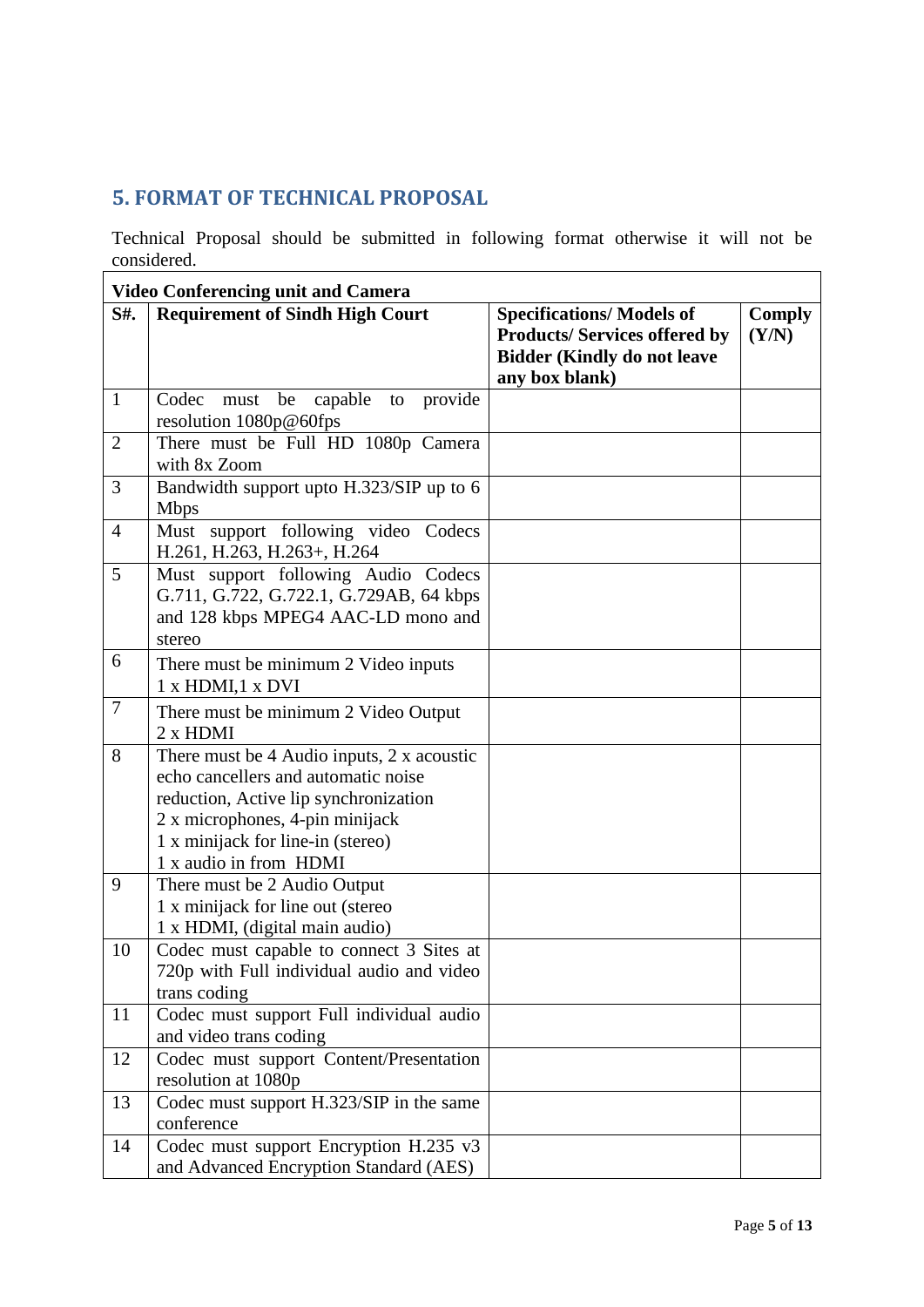| 15 | Codec must support encryption on Dual<br><b>Stream</b>         |  |
|----|----------------------------------------------------------------|--|
| 16 | H.460.18<br>Codec<br>support<br>must<br>and                    |  |
|    | H.460.19 firewall traversal                                    |  |
|    | Codec must support Full duplex audio with                      |  |
| 17 | high-quality stereo sound                                      |  |
|    | <b>OTHER ITEMS</b>                                             |  |
| 18 | 55" LED having HDMI input<br>(Sony,                            |  |
|    | Samsung, Orient or equivalent)                                 |  |
| 19 | 2 Ton Split A/C (Haier or equivalent)                          |  |
| 20 | Blank DVD-R/W (Sony, Maxell, Verbatim                          |  |
|    | or equivalent)                                                 |  |
| 21 | Core i5, 4 GB, 500 GB HDD with DVD                             |  |
|    | Writer (HP, Dell, Lenovo, Compaq, Acer                         |  |
|    | or equivalent)                                                 |  |
| 22 | Camcorder<br>(Sony, Canon,<br>Nikon<br><b>or</b>               |  |
|    | equivalent)                                                    |  |
| 23 | Laser Printer<br>15 PPM or higher (HP,                         |  |
|    | Epson, Canon, Samsung or equivalent)                           |  |
| 24 | 2+1 Speaker compatible with VC device                          |  |
|    | (Audionic, Sony, Edifier or equivalent)                        |  |
| 25 | Wooden Rack (Sheesham wood) with                               |  |
|    | partitions to<br>store DVDs<br>and<br>other                    |  |
|    | generally used electronic storage mediums.                     |  |
| 26 | VC Trolley as per requirement                                  |  |
| 27 | 3 KVA with Standard Back up (Emerson,                          |  |
|    | APC, Apollo or equivalent)                                     |  |
|    | <b>Connectivity Wireless Radio</b>                             |  |
| 28 | Connectivity for one year.                                     |  |
|    | Separate Back up line during down time                         |  |
|    | with high speed for video transfer/<br>streaming at both ends. |  |
|    | <b>Resident Engineer</b>                                       |  |
| 29 |                                                                |  |
|    | Two Resident Engineers for one year                            |  |

| <b>Signature and Stamp:</b> |  |
|-----------------------------|--|
|                             |  |
| Name:                       |  |
|                             |  |
|                             |  |
| <b>Designation:</b>         |  |
|                             |  |
|                             |  |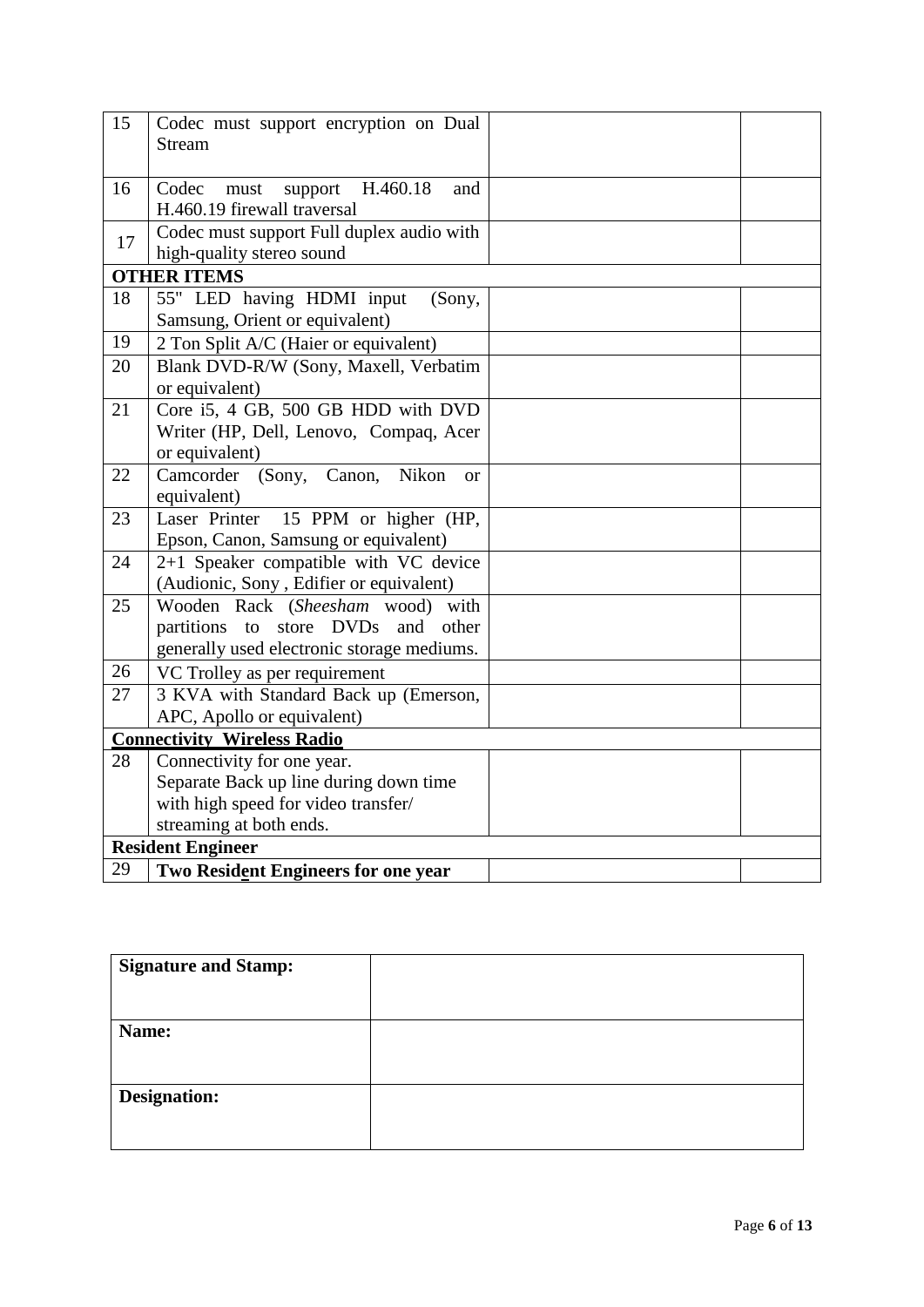# **6. FORMAT OF FINANCIAL PROPOSAL**

<span id="page-6-0"></span>

| S.No           | <b>Specifications</b>                                                             | Qty            | Equipment<br>/ Model | <b>Unit Price</b><br>without taxes,<br>transportation, | <b>Unit Price</b><br>(incl. of all<br>taxes &   | <b>Total Amount</b><br>(incl. of all<br>taxes,  |
|----------------|-----------------------------------------------------------------------------------|----------------|----------------------|--------------------------------------------------------|-------------------------------------------------|-------------------------------------------------|
|                |                                                                                   |                |                      | service charges,<br>etc.) Rs.                          | transportation,<br>service charges<br>etc.) Rs. | transportation,<br>service charges<br>etc.) Rs. |
| $\mathbf{1}$   | VC Unit                                                                           | $\overline{2}$ |                      |                                                        |                                                 |                                                 |
|                | <b>LED TV</b>                                                                     |                |                      |                                                        |                                                 |                                                 |
| $\overline{2}$ | Screen $(55")$<br>with Wall                                                       | 3              |                      |                                                        |                                                 |                                                 |
|                | <b>Mounts</b>                                                                     |                |                      |                                                        |                                                 |                                                 |
| $\overline{3}$ | Split AC $2$<br>Ton                                                               | $\overline{2}$ |                      |                                                        |                                                 |                                                 |
| $\overline{4}$ | <b>Blank DVD-</b><br>R/W                                                          | 200            |                      |                                                        |                                                 |                                                 |
| 5              | Laptop Core<br>i5 latest Gen                                                      | $\overline{2}$ |                      |                                                        |                                                 |                                                 |
| 6              | Camcorder<br>HD and<br>memory card<br>supported<br>with Stand                     | $\overline{2}$ |                      |                                                        |                                                 |                                                 |
| $\overline{7}$ | <b>Laser Printer</b>                                                              | $\overline{2}$ |                      |                                                        |                                                 |                                                 |
| 8              | <b>Speakers</b>                                                                   | $\overline{2}$ |                      |                                                        |                                                 |                                                 |
| 9              | <b>Wooden Rack</b>                                                                | $\overline{2}$ |                      |                                                        |                                                 |                                                 |
| 10             | <b>VC Trolley</b><br>Metal with<br>tire                                           | $\overline{2}$ |                      |                                                        |                                                 |                                                 |
| 11             | <b>UPS 3 KVA</b>                                                                  | $\overline{2}$ |                      |                                                        |                                                 |                                                 |
| 12             | Audio Video<br>Cabling                                                            | $\overline{2}$ |                      |                                                        |                                                 |                                                 |
| 13             | Stabilizer<br>5KVA                                                                | $\overline{2}$ |                      |                                                        |                                                 |                                                 |
| 14             | Connectivity<br>for one year                                                      | $\overline{2}$ |                      |                                                        |                                                 |                                                 |
| 15             | Resident<br>Engineer for<br>one year                                              | $\overline{2}$ |                      |                                                        |                                                 |                                                 |
|                | Total Price inclusive of all Taxes, transportation, installation, service charges |                |                      |                                                        |                                                 |                                                 |
|                | etc (in figures in words)                                                         |                |                      |                                                        |                                                 |                                                 |

| <b>Signature and Stamp:</b> |  |
|-----------------------------|--|
| Name:                       |  |
| Designation:                |  |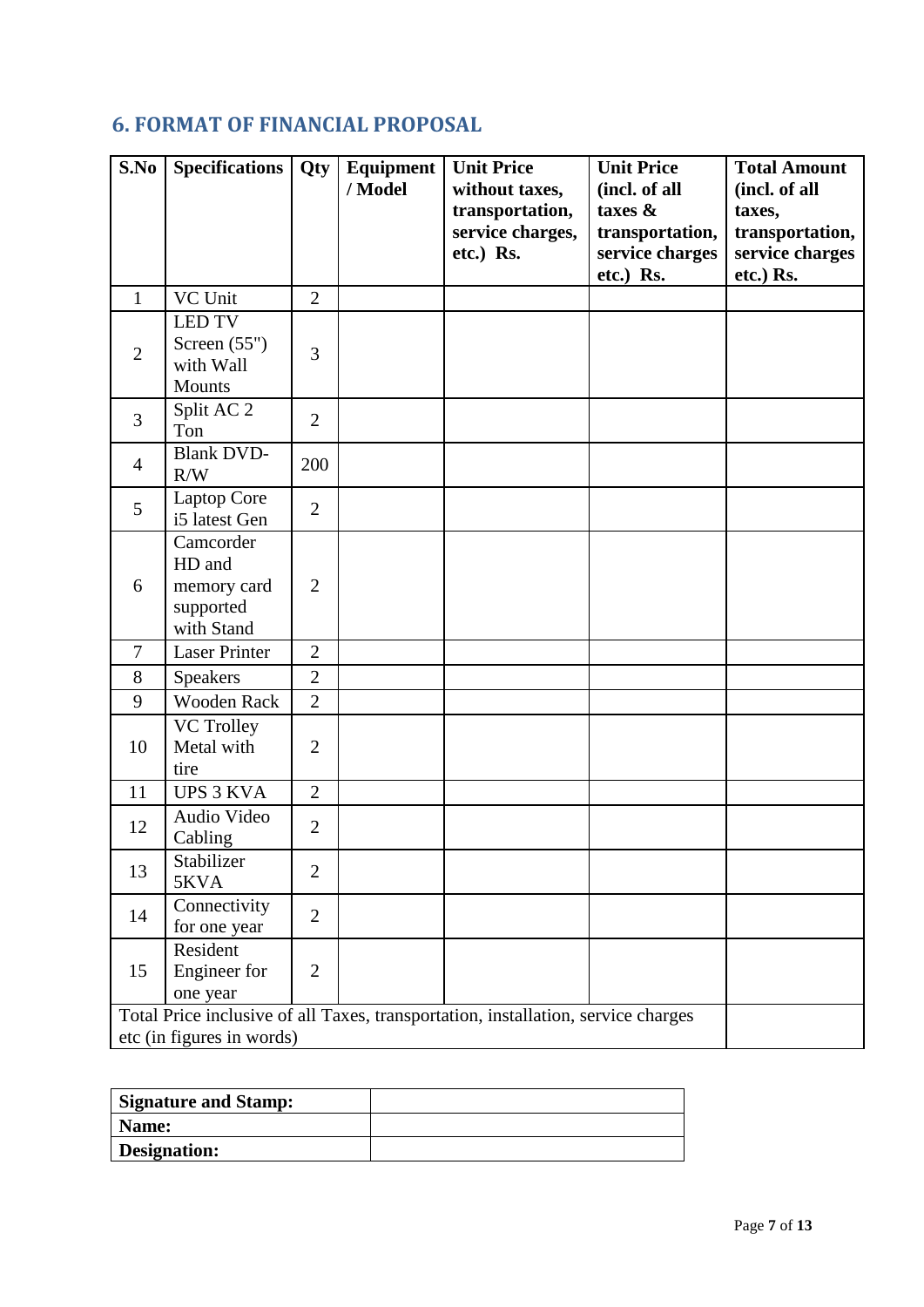#### **7. TERMS & CONDITIONS**

- 1. **Single Stage Two Envelopes** Method will be used for tender process.
- 2. Bids not conforming to the terms, conditions, formats, specifications stipulated in this document will be rejected.
- 3. Interested Bidders applying for bids should submit **Technical Proposal and Financial Proposal as per formats**, as mentioned above, in separate envelopes.
- 4. The bidder must bid for **each and every item/services of the BOQ**. Incomplete or partial quoted items will be rejected as non-responsive.
- <span id="page-7-0"></span>5. All items should be as per specification/ brand/ model **or equivalent**, as per rules.
- 6. All bids must be accompanied by an earnest money/bid security of **two percent (2%) of total bid amount**, in the form of 'pay order', 'demand draft' or 'bank guarantee' in the name of "**Registrar., High Court of Sindh, Karachi**", and **must be accompanied with the bid in a separate sealed envelope marked as "Earnest Money/Bid Security".** Bid without earnest money/bid security of required amount and prescribed form shall be rejected.
- 7. The bid security of the unsuccessful bidder will be released by SHC after award of work or after expiry of bid validity period i.e. 90 days whereas the bid security money of successful bidder will be released after the submission of performance security equivalent to **10%** of contract price.
- 8. All currency in the proposal shall be quoted in Pakistani Rupees (PKR). The Bid prices and rates are fixed during contract and under no circumstance shall any contractor be entitled to claim enhanced rates for any item in this contract.
- 9. The responding organization is hereby informed that the Government shall deduct tax at the rate prescribed under the tax laws of Pakistan, from all payments for services rendered by any responding organization who signs a contract with the Government. The responding organization will be responsible for all taxes on transactions and/or income, which may be levied by government. If responding organization is exempted from any specific taxes, then it is requested to provide the relevant documents with the proposal.
- 10. The support and Maintenance should be supplied through verifiable distribution channel in Pakistan. MAF (Manufacturer's Authorization Form/Letter) must be submitted.
- 11. The Responding Organization (RO) to provide information as per (Compliance sheet). RO may not propose any kind of refurbished Hardware / components in their technical proposals.
- 12. Stamp duty will be levied as per rules.
- 13. Liquidated damages of 0.025% per day of the contract price per day will be deducted for delayed delivery of goods and services.
- 14. The contractor shall pay all the cost for preparation of legal documents of contract.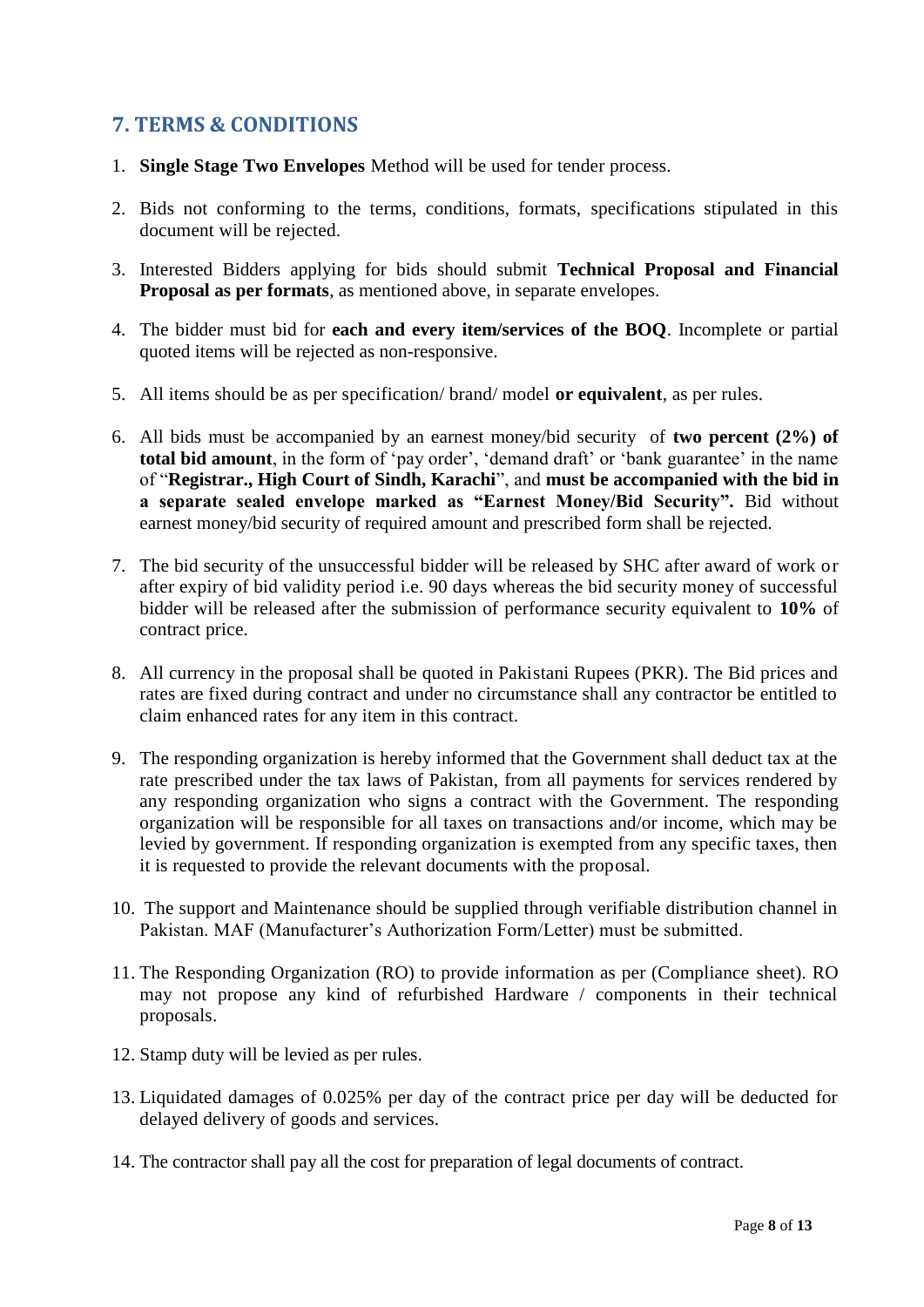- 15. The contractor/ supplier will be liable for any mistakes in calculation of price/ rate and amount and shall be liable to suffer the loss arises at any stage of contract, due to mistakes in calculation or tax rates.
- 16. SSPRA Rules will be followed for all other terms and conditions not specified/ mentioned/ ambiguous in this tender document. Kindly read SPPRA Rules for further details.
- 17. It is utmost importance that schedule to tender should be filled in very carefully and the instructions set forth above, scrupulously complied with failing which the offer will be ignored. In case of non-completion of supply & services within stipulated period Earnest Money will be forfeited in favor of the SHC.
- 18. Responding organization should indicate the support capabilities to the maximum span of response time.

| <b>Item</b>                                    | <b>Action Item</b> | <b>Maximum Response time</b> |
|------------------------------------------------|--------------------|------------------------------|
| Hardware & Equipment Support Troubleshooting / |                    | 24 Working Hours             |
| Maintenance                                    | Tune up            |                              |

It is hereby certified that the terms and conditions have been read, agreed upon and signed.

| <b>Signature and Stamp:</b> |  |
|-----------------------------|--|
|                             |  |
| Name:                       |  |
| Designation:                |  |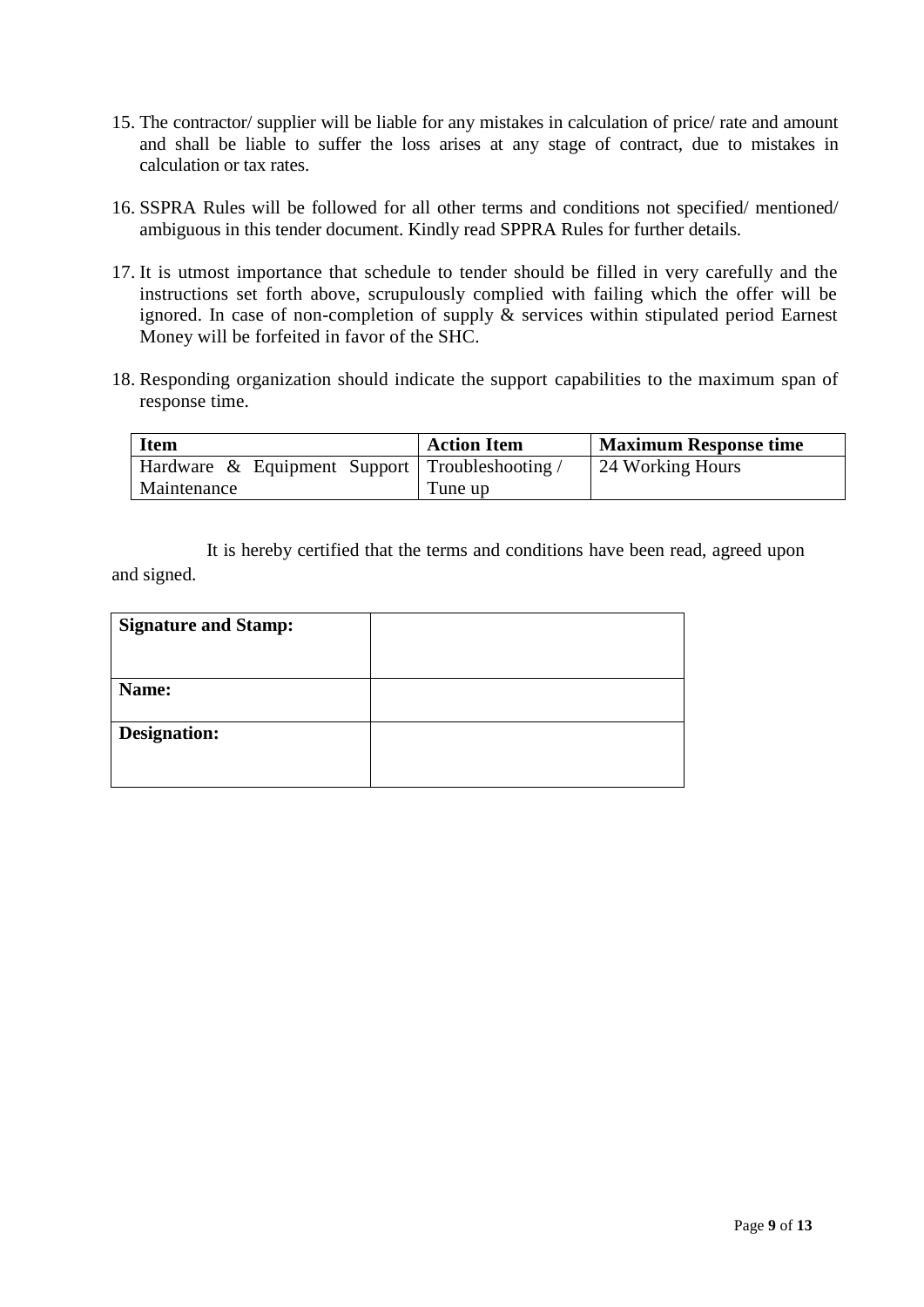#### **8. FORMAT OF BID FORM**

To,

The Learned Registrar, High Court of Sindh, Karachi

Sir,

<span id="page-9-0"></span>Having examined the bidding documents, we, the undersigned, offer our services for the tender item namely **"Supply & Installation of Video Conferencing Equipment with Connectivity District Court, Larkana and Central Prison, Larkana"** under the Head of Account titled **"Provincial Judicial Development Fund (PJDF)"** of District Courts of Sindh in conformity with the said bidding documents for the Total Bid Price of Pak Rupees (in figures in words \_\_\_\_\_\_\_\_\_\_\_\_\_\_\_\_\_\_\_\_\_\_\_\_\_\_\_\_\_\_\_\_\_\_\_\_\_\_\_\_\_\_\_ ) or such other sums as may be ascertained in

accordance with the Price Schedule attached hereto and made part of this bid.

We undertake, if our bid is accepted, to complete the works in accordance with the Contract Execution Schedule. If our Bid is accepted, we will provide the performance security in the sum equivalent to 10% for the due performance of the Contract.

We agree to abide by this Bid for the period of ninety (90) days from the date fixed for bid opening of the Instructions to Bidders, and it shall remain binding upon us and may be accepted at any time before the expiration of that period.

Until a formal Contract is prepared and executed, this Bid, together with your written acceptance thereof in your Notification of Contract Award, shall constitute a binding Contract between us.

We understand that you are not bound to accept the lowest-priced or any Bid that you may receive.

Dated this-------------day of ------------------2017

| <b>WITNESS</b>                         | <b>BIDDER</b>                            |
|----------------------------------------|------------------------------------------|
| Signature --------------------------   | Signature ------------------------------ |
| Name --------------------------------  | Name ---------------------------------   |
| Title -------------------------------- |                                          |
| Address ---------------------------    | Address -----------------------------    |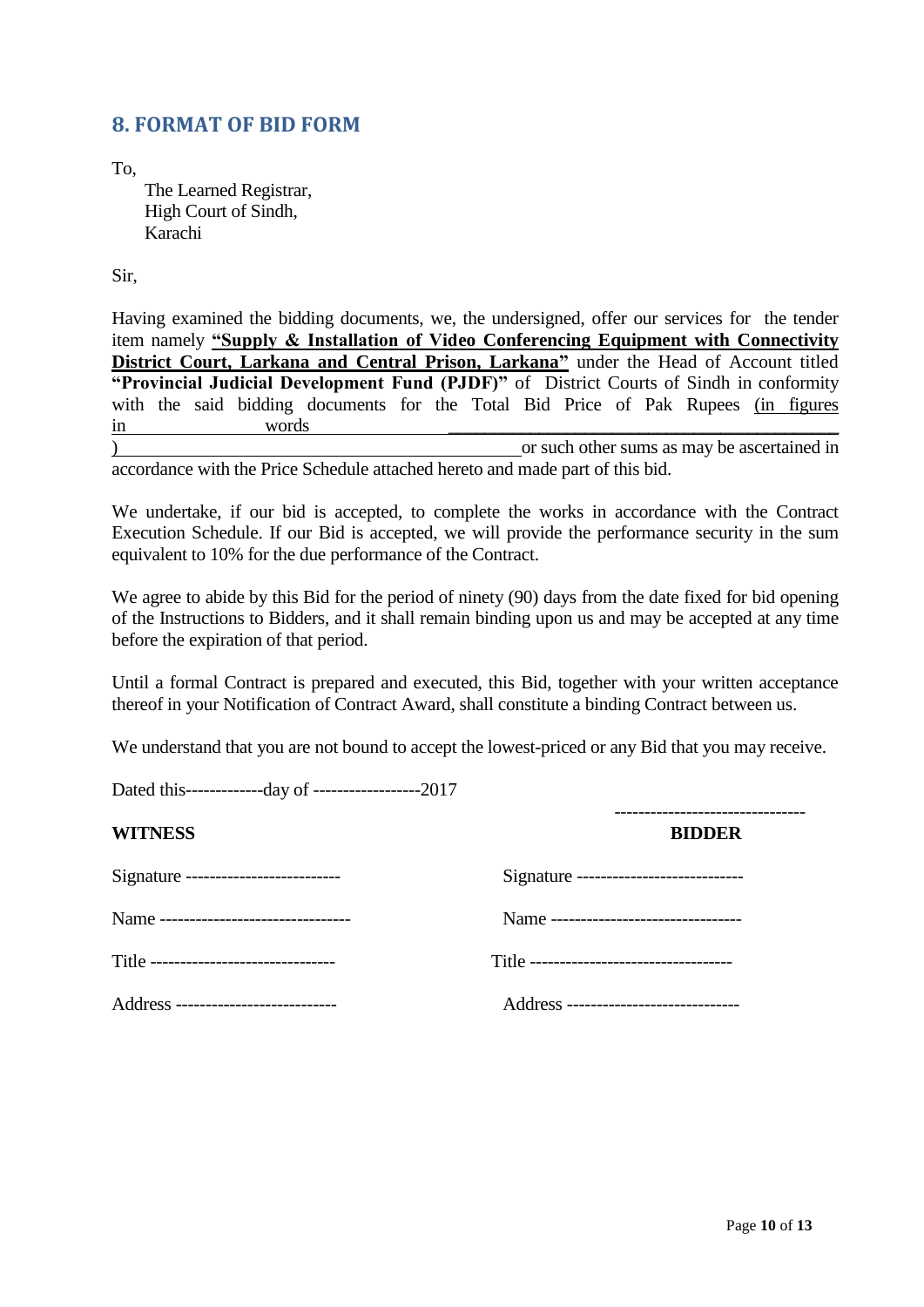#### **9. FORMAT OF BID SECURIYT FORM**

**WHEREAS** *[Name of Bidder]* (hereinafter called "**the Bidder**" has submitted its bid dated *[date]* for the **"Supply & Installation of Video Conferencing Equipment with connectivity at District Court, Larkana and Central Prison Larkana"**,(hereinafter called "**the Bid**").

**KNOW ALL MEN** by these presents that we *<i>[Name of the Bank]* of *[Name of Country]* having our registered office at *[Address of Bank]* (hereinafter called "the Bank") are bound into the Registrar, High Court of Sindh, Karachi, Pakistan (hereinafter called "the Purchaser") in the sum of ----------------------------------------------------, for which payment well and truly to be made to the said Purchaser, the Bank binds itself, its successors and assigns, by these presents.

<span id="page-10-0"></span>Sealed with the Common Seal of the Bank this---------------day of-------, 2017

#### **THE CONDITIONS** of this obligation are:

- 1. If the Bidder withdraws its Bid during the period of bid validity specified by the Bidder on the Bid Form; or
- 2. If the Bidder does not accept the corrections of his Total Bid Price; or
- 3. If the Bidder, having been notified of the acceptance of its Bid by the Purchaser during the period of bid validity:
	- (a) Fails or refuses to furnish the performance security, in accordance with the Instructions to Bidders; or
	- (b) Fails or refuses to execute the Contract Form, when requested. or

We undertake to pay to the Purchaser up to the above amount, according to, and upon receipt of, its first written demand, without the Purchaser having to substantiate its demand, provided that in its demand the Purchaser will note that the amount claimed by it is due to it owing to the occurrence of one or both or all the three above stated conditions, specifying the occurred condition or conditions.

This guarantee will remain in force up to -----------------------------------, the period of bid validity, and any demand in respect thereof should reach the Bank not later than such date.

> By [Bank] . (Title) Authorized Representative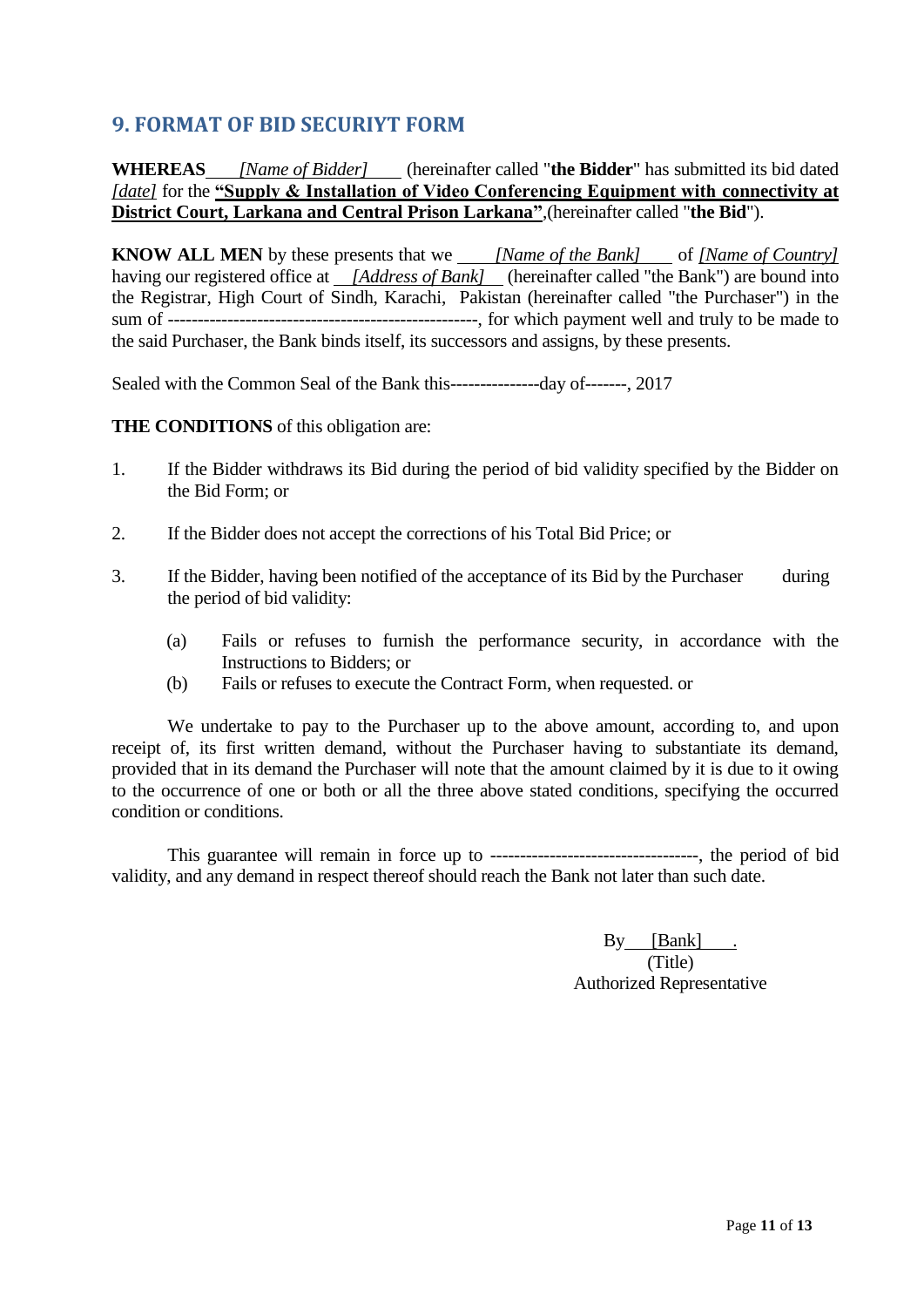#### **10. FORMAT OF PERFORMANCE SECURITY FORM**

To,

The Learned Registrar, High Court of Sindh, Karachi

WHEREAS [Name of the Contractor] hereinafter called "the Contractor" has undertaken, in pursuance of the bid for "**Supply & Installation of Video Conferencing Equipment with connectivity at District Court, Larkana and Central Prison Larkana"**, dated 2017, (hereinafter called "the Contract").

<span id="page-11-0"></span>AND WHEREAS it has been stipulated by you in the Contract that the Contractor shall furnish you with a bank guarantee by a recognized bank for the sum specified therein as security for compliance with the Contractor's performance obligations in accordance with the Contract;

AND WHEREAS we have agreed to give the Contractor a Guarantee:

THEREFORE WE hereby affirm that we are Guarantor and responsible to you, on behalf of the Contractor, up to a total of [Amount of the guarantee in words and figures], and we undertake to pay you, upon your first written demand declaring the Contractor to be in default under the Contract, and without cavil or argument, any sum or sums as specified by you, within the limits of [Amount of Guarantee] as aforesaid without your needing to prove or to show grounds or reasons for your demand or the sum specified therein.

This guarantee is valid until  $\frac{day}{dx}$  of  $\frac{2017}{x}$ , or twenty-eight (28) days of the issue of the Defects Liability Expiry Certificate, whichever is later.

[NAME OF GUARANTOR]

| Signature |  |  |
|-----------|--|--|
| Name      |  |  |
| Title     |  |  |
| Address   |  |  |
| Seal      |  |  |